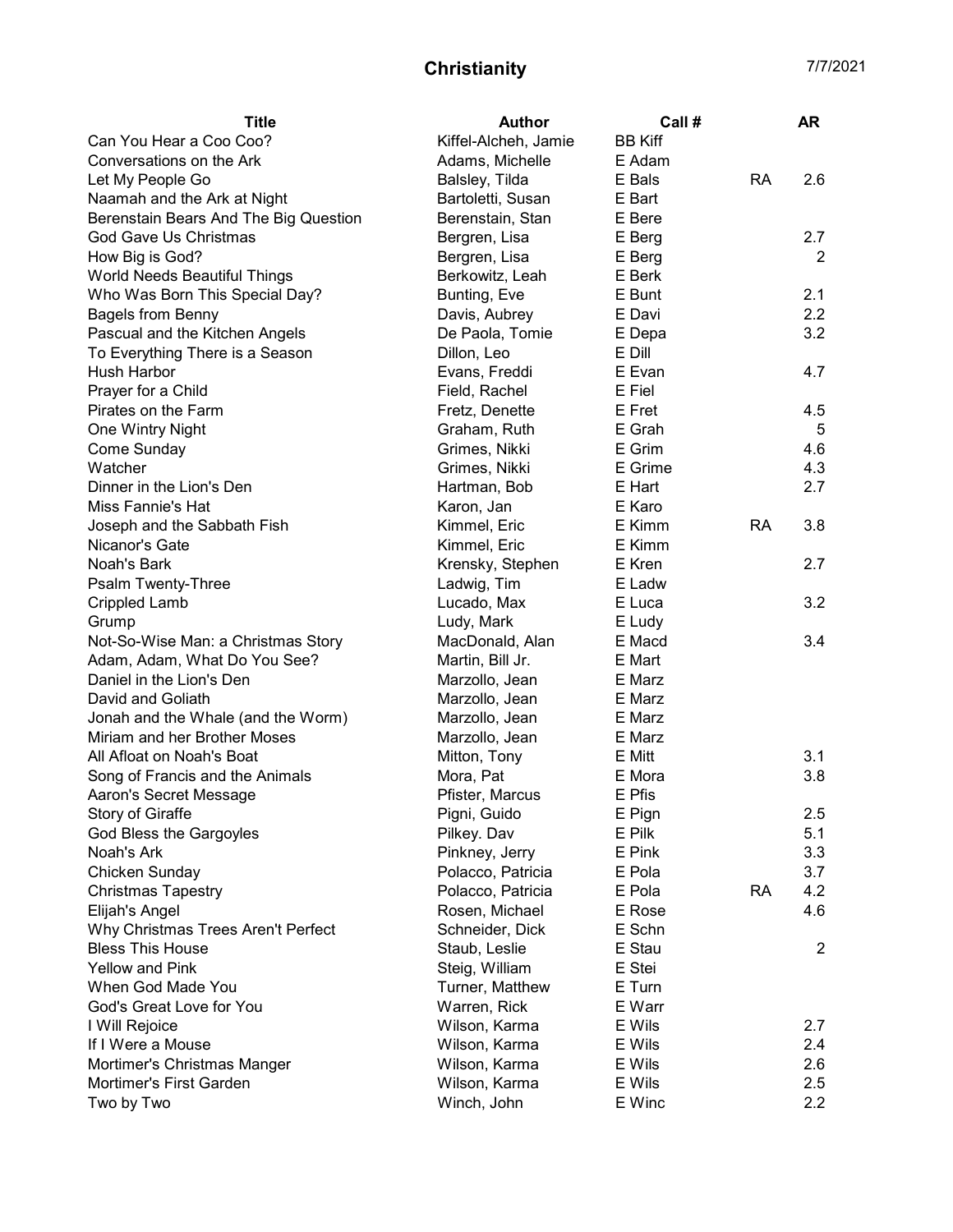| Yolen, Jane<br>E Yole<br>4.5<br><b>Salem Witch Trials</b><br>$J$ 133.4<br>4.2<br>Martin, Michael<br>5.1<br>You Wouldn't Want to Be a Salem Witch<br>Pipe, Jim<br>$J$ 133.4<br>5.7<br>J200<br>Buller, Laura<br>Stories of the Saints<br>Wallace, Carey<br>J200<br>Henley, Karyn<br>J <sub>220</sub><br><b>Bible Folding Stories</b><br>Kallevig, Christine<br>J <sub>220</sub><br>How to Study Your Bible for Kids<br>Arthur, Kay<br>J 220.07<br>Children's Book of Faith<br>Bennett, William<br>J 220.9<br><b>Bizarre Bible Stories</b><br>J 220.9<br>Cooley, Dan<br>J 220.9<br>One Day in Paradise<br>Heine, Helme<br>Men of the Bible<br>Mackenzie, Carine<br>J 220.9<br>Bible for Minecrafters: The Cross and the Miracle<br>Romines, Garrett<br>J 220.9<br>Illustrated Jewish Bible for Children<br>Hastings, Selina<br>J 220.9505<br>Hoffman, Mary<br>$J$ 221.8<br>6.6<br><b>Two Houses</b><br>J 222<br>2.3<br>Box, Su<br>J 222<br>French, Fiona<br>J 222<br>Jules, Jacqueline<br>Coat of Many Colors<br>Koralek, Jenny<br>J 222<br>Marzollo, Jean<br>J 222<br>Angel and the Donkey<br>Paterson, Katherine<br>J 222<br>5<br>4.1<br>J 222<br>Ray, Jane<br>J 222<br>Sully, Katherine<br>Moses in the Bulrushes<br>J 222<br>Sully, Katherine<br>J 222<br>Noah's Ark<br>Sully, Katherine<br>J 222<br><b>Brave Big Sister</b><br>Weaver, Rachel<br>J 222<br>Unexpected Hero<br>Weaver, Rachel<br>$J$ 222.1<br>Aardvarks, Disembark!<br>Jonas, Ann<br>$J$ 222.1<br>Romines, Garrett<br>What Are the Ten Commandments?<br>McDonough, Yona<br>J 222.16<br>5.9<br>Weaver, Rachel<br>$J$ 222.3<br>Morton, Sasha<br>$J$ 224.5<br><b>Bible for Minecrafters: The Jesus Followers</b><br>Romines, Garrett<br>J 225.9<br>J <sub>226</sub><br>2.6<br>Box, Su<br>J 226<br>2.4<br><b>Great Feast</b><br>Box, Su<br>J <sub>226</sub><br>2.2<br>Lost Sheep<br>Box, Su<br>Prodigal Son<br>J 226<br>2.1<br>Box, Su | <b>Title</b>                          | <b>Author</b> | Call# | AR  |
|----------------------------------------------------------------------------------------------------------------------------------------------------------------------------------------------------------------------------------------------------------------------------------------------------------------------------------------------------------------------------------------------------------------------------------------------------------------------------------------------------------------------------------------------------------------------------------------------------------------------------------------------------------------------------------------------------------------------------------------------------------------------------------------------------------------------------------------------------------------------------------------------------------------------------------------------------------------------------------------------------------------------------------------------------------------------------------------------------------------------------------------------------------------------------------------------------------------------------------------------------------------------------------------------------------------------------------------------------------------------------------------------------------------------------------------------------------------------------------------------------------------------------------------------------------------------------------------------------------------------------------------------------------------------------------------------------------------------------------------------------------------------------------------------------------------------------------------------------------------------------------------------------|---------------------------------------|---------------|-------|-----|
|                                                                                                                                                                                                                                                                                                                                                                                                                                                                                                                                                                                                                                                                                                                                                                                                                                                                                                                                                                                                                                                                                                                                                                                                                                                                                                                                                                                                                                                                                                                                                                                                                                                                                                                                                                                                                                                                                                    | Miriam at the River                   |               |       |     |
|                                                                                                                                                                                                                                                                                                                                                                                                                                                                                                                                                                                                                                                                                                                                                                                                                                                                                                                                                                                                                                                                                                                                                                                                                                                                                                                                                                                                                                                                                                                                                                                                                                                                                                                                                                                                                                                                                                    |                                       |               |       |     |
|                                                                                                                                                                                                                                                                                                                                                                                                                                                                                                                                                                                                                                                                                                                                                                                                                                                                                                                                                                                                                                                                                                                                                                                                                                                                                                                                                                                                                                                                                                                                                                                                                                                                                                                                                                                                                                                                                                    |                                       |               |       |     |
|                                                                                                                                                                                                                                                                                                                                                                                                                                                                                                                                                                                                                                                                                                                                                                                                                                                                                                                                                                                                                                                                                                                                                                                                                                                                                                                                                                                                                                                                                                                                                                                                                                                                                                                                                                                                                                                                                                    | <b>Faith Like Mine</b>                |               |       |     |
|                                                                                                                                                                                                                                                                                                                                                                                                                                                                                                                                                                                                                                                                                                                                                                                                                                                                                                                                                                                                                                                                                                                                                                                                                                                                                                                                                                                                                                                                                                                                                                                                                                                                                                                                                                                                                                                                                                    |                                       |               |       |     |
|                                                                                                                                                                                                                                                                                                                                                                                                                                                                                                                                                                                                                                                                                                                                                                                                                                                                                                                                                                                                                                                                                                                                                                                                                                                                                                                                                                                                                                                                                                                                                                                                                                                                                                                                                                                                                                                                                                    | <b>Beginner's Bible</b>               |               |       |     |
|                                                                                                                                                                                                                                                                                                                                                                                                                                                                                                                                                                                                                                                                                                                                                                                                                                                                                                                                                                                                                                                                                                                                                                                                                                                                                                                                                                                                                                                                                                                                                                                                                                                                                                                                                                                                                                                                                                    |                                       |               |       |     |
|                                                                                                                                                                                                                                                                                                                                                                                                                                                                                                                                                                                                                                                                                                                                                                                                                                                                                                                                                                                                                                                                                                                                                                                                                                                                                                                                                                                                                                                                                                                                                                                                                                                                                                                                                                                                                                                                                                    |                                       |               |       |     |
|                                                                                                                                                                                                                                                                                                                                                                                                                                                                                                                                                                                                                                                                                                                                                                                                                                                                                                                                                                                                                                                                                                                                                                                                                                                                                                                                                                                                                                                                                                                                                                                                                                                                                                                                                                                                                                                                                                    |                                       |               |       |     |
|                                                                                                                                                                                                                                                                                                                                                                                                                                                                                                                                                                                                                                                                                                                                                                                                                                                                                                                                                                                                                                                                                                                                                                                                                                                                                                                                                                                                                                                                                                                                                                                                                                                                                                                                                                                                                                                                                                    |                                       |               |       |     |
|                                                                                                                                                                                                                                                                                                                                                                                                                                                                                                                                                                                                                                                                                                                                                                                                                                                                                                                                                                                                                                                                                                                                                                                                                                                                                                                                                                                                                                                                                                                                                                                                                                                                                                                                                                                                                                                                                                    |                                       |               |       |     |
|                                                                                                                                                                                                                                                                                                                                                                                                                                                                                                                                                                                                                                                                                                                                                                                                                                                                                                                                                                                                                                                                                                                                                                                                                                                                                                                                                                                                                                                                                                                                                                                                                                                                                                                                                                                                                                                                                                    |                                       |               |       |     |
|                                                                                                                                                                                                                                                                                                                                                                                                                                                                                                                                                                                                                                                                                                                                                                                                                                                                                                                                                                                                                                                                                                                                                                                                                                                                                                                                                                                                                                                                                                                                                                                                                                                                                                                                                                                                                                                                                                    |                                       |               |       |     |
|                                                                                                                                                                                                                                                                                                                                                                                                                                                                                                                                                                                                                                                                                                                                                                                                                                                                                                                                                                                                                                                                                                                                                                                                                                                                                                                                                                                                                                                                                                                                                                                                                                                                                                                                                                                                                                                                                                    |                                       |               |       |     |
|                                                                                                                                                                                                                                                                                                                                                                                                                                                                                                                                                                                                                                                                                                                                                                                                                                                                                                                                                                                                                                                                                                                                                                                                                                                                                                                                                                                                                                                                                                                                                                                                                                                                                                                                                                                                                                                                                                    | Animals of the Bible                  |               |       |     |
|                                                                                                                                                                                                                                                                                                                                                                                                                                                                                                                                                                                                                                                                                                                                                                                                                                                                                                                                                                                                                                                                                                                                                                                                                                                                                                                                                                                                                                                                                                                                                                                                                                                                                                                                                                                                                                                                                                    |                                       |               |       |     |
|                                                                                                                                                                                                                                                                                                                                                                                                                                                                                                                                                                                                                                                                                                                                                                                                                                                                                                                                                                                                                                                                                                                                                                                                                                                                                                                                                                                                                                                                                                                                                                                                                                                                                                                                                                                                                                                                                                    | Paradise                              |               |       |     |
|                                                                                                                                                                                                                                                                                                                                                                                                                                                                                                                                                                                                                                                                                                                                                                                                                                                                                                                                                                                                                                                                                                                                                                                                                                                                                                                                                                                                                                                                                                                                                                                                                                                                                                                                                                                                                                                                                                    | Sarah Laughs                          |               |       |     |
|                                                                                                                                                                                                                                                                                                                                                                                                                                                                                                                                                                                                                                                                                                                                                                                                                                                                                                                                                                                                                                                                                                                                                                                                                                                                                                                                                                                                                                                                                                                                                                                                                                                                                                                                                                                                                                                                                                    |                                       |               |       |     |
|                                                                                                                                                                                                                                                                                                                                                                                                                                                                                                                                                                                                                                                                                                                                                                                                                                                                                                                                                                                                                                                                                                                                                                                                                                                                                                                                                                                                                                                                                                                                                                                                                                                                                                                                                                                                                                                                                                    | <b>Ruth and Naomi</b>                 |               |       |     |
|                                                                                                                                                                                                                                                                                                                                                                                                                                                                                                                                                                                                                                                                                                                                                                                                                                                                                                                                                                                                                                                                                                                                                                                                                                                                                                                                                                                                                                                                                                                                                                                                                                                                                                                                                                                                                                                                                                    |                                       |               |       |     |
|                                                                                                                                                                                                                                                                                                                                                                                                                                                                                                                                                                                                                                                                                                                                                                                                                                                                                                                                                                                                                                                                                                                                                                                                                                                                                                                                                                                                                                                                                                                                                                                                                                                                                                                                                                                                                                                                                                    | Adam and Eve and the Garden of Eden   |               |       |     |
|                                                                                                                                                                                                                                                                                                                                                                                                                                                                                                                                                                                                                                                                                                                                                                                                                                                                                                                                                                                                                                                                                                                                                                                                                                                                                                                                                                                                                                                                                                                                                                                                                                                                                                                                                                                                                                                                                                    | David and Goliath                     |               |       |     |
|                                                                                                                                                                                                                                                                                                                                                                                                                                                                                                                                                                                                                                                                                                                                                                                                                                                                                                                                                                                                                                                                                                                                                                                                                                                                                                                                                                                                                                                                                                                                                                                                                                                                                                                                                                                                                                                                                                    |                                       |               |       |     |
|                                                                                                                                                                                                                                                                                                                                                                                                                                                                                                                                                                                                                                                                                                                                                                                                                                                                                                                                                                                                                                                                                                                                                                                                                                                                                                                                                                                                                                                                                                                                                                                                                                                                                                                                                                                                                                                                                                    |                                       |               |       |     |
|                                                                                                                                                                                                                                                                                                                                                                                                                                                                                                                                                                                                                                                                                                                                                                                                                                                                                                                                                                                                                                                                                                                                                                                                                                                                                                                                                                                                                                                                                                                                                                                                                                                                                                                                                                                                                                                                                                    |                                       |               |       |     |
|                                                                                                                                                                                                                                                                                                                                                                                                                                                                                                                                                                                                                                                                                                                                                                                                                                                                                                                                                                                                                                                                                                                                                                                                                                                                                                                                                                                                                                                                                                                                                                                                                                                                                                                                                                                                                                                                                                    |                                       |               |       |     |
|                                                                                                                                                                                                                                                                                                                                                                                                                                                                                                                                                                                                                                                                                                                                                                                                                                                                                                                                                                                                                                                                                                                                                                                                                                                                                                                                                                                                                                                                                                                                                                                                                                                                                                                                                                                                                                                                                                    |                                       |               |       |     |
|                                                                                                                                                                                                                                                                                                                                                                                                                                                                                                                                                                                                                                                                                                                                                                                                                                                                                                                                                                                                                                                                                                                                                                                                                                                                                                                                                                                                                                                                                                                                                                                                                                                                                                                                                                                                                                                                                                    | Bible for Minecrafters: Life of Moses |               |       |     |
|                                                                                                                                                                                                                                                                                                                                                                                                                                                                                                                                                                                                                                                                                                                                                                                                                                                                                                                                                                                                                                                                                                                                                                                                                                                                                                                                                                                                                                                                                                                                                                                                                                                                                                                                                                                                                                                                                                    |                                       |               |       |     |
|                                                                                                                                                                                                                                                                                                                                                                                                                                                                                                                                                                                                                                                                                                                                                                                                                                                                                                                                                                                                                                                                                                                                                                                                                                                                                                                                                                                                                                                                                                                                                                                                                                                                                                                                                                                                                                                                                                    | <b>Fearless Leader</b>                |               |       |     |
|                                                                                                                                                                                                                                                                                                                                                                                                                                                                                                                                                                                                                                                                                                                                                                                                                                                                                                                                                                                                                                                                                                                                                                                                                                                                                                                                                                                                                                                                                                                                                                                                                                                                                                                                                                                                                                                                                                    | Daniel in the Lion's Den              |               |       |     |
|                                                                                                                                                                                                                                                                                                                                                                                                                                                                                                                                                                                                                                                                                                                                                                                                                                                                                                                                                                                                                                                                                                                                                                                                                                                                                                                                                                                                                                                                                                                                                                                                                                                                                                                                                                                                                                                                                                    |                                       |               |       |     |
|                                                                                                                                                                                                                                                                                                                                                                                                                                                                                                                                                                                                                                                                                                                                                                                                                                                                                                                                                                                                                                                                                                                                                                                                                                                                                                                                                                                                                                                                                                                                                                                                                                                                                                                                                                                                                                                                                                    | Good Samaritan                        |               |       |     |
|                                                                                                                                                                                                                                                                                                                                                                                                                                                                                                                                                                                                                                                                                                                                                                                                                                                                                                                                                                                                                                                                                                                                                                                                                                                                                                                                                                                                                                                                                                                                                                                                                                                                                                                                                                                                                                                                                                    |                                       |               |       |     |
|                                                                                                                                                                                                                                                                                                                                                                                                                                                                                                                                                                                                                                                                                                                                                                                                                                                                                                                                                                                                                                                                                                                                                                                                                                                                                                                                                                                                                                                                                                                                                                                                                                                                                                                                                                                                                                                                                                    |                                       |               |       |     |
|                                                                                                                                                                                                                                                                                                                                                                                                                                                                                                                                                                                                                                                                                                                                                                                                                                                                                                                                                                                                                                                                                                                                                                                                                                                                                                                                                                                                                                                                                                                                                                                                                                                                                                                                                                                                                                                                                                    |                                       |               |       |     |
|                                                                                                                                                                                                                                                                                                                                                                                                                                                                                                                                                                                                                                                                                                                                                                                                                                                                                                                                                                                                                                                                                                                                                                                                                                                                                                                                                                                                                                                                                                                                                                                                                                                                                                                                                                                                                                                                                                    | Sower                                 | Box, Su       | J 226 | 2.9 |
| J 226<br>DePaola, Tomie                                                                                                                                                                                                                                                                                                                                                                                                                                                                                                                                                                                                                                                                                                                                                                                                                                                                                                                                                                                                                                                                                                                                                                                                                                                                                                                                                                                                                                                                                                                                                                                                                                                                                                                                                                                                                                                                            | Parables of Jesus                     |               |       |     |
| <b>Extraordinary Teacher</b><br>Weaver, Rachel<br>$J$ 226.6                                                                                                                                                                                                                                                                                                                                                                                                                                                                                                                                                                                                                                                                                                                                                                                                                                                                                                                                                                                                                                                                                                                                                                                                                                                                                                                                                                                                                                                                                                                                                                                                                                                                                                                                                                                                                                        |                                       |               |       |     |
| <b>New Testament Miracles</b><br>J 226.7<br>7.5<br>Connolly, Sean                                                                                                                                                                                                                                                                                                                                                                                                                                                                                                                                                                                                                                                                                                                                                                                                                                                                                                                                                                                                                                                                                                                                                                                                                                                                                                                                                                                                                                                                                                                                                                                                                                                                                                                                                                                                                                  |                                       |               |       |     |
| Stories Jesus Told Us<br>J 226.8<br>Box, Su                                                                                                                                                                                                                                                                                                                                                                                                                                                                                                                                                                                                                                                                                                                                                                                                                                                                                                                                                                                                                                                                                                                                                                                                                                                                                                                                                                                                                                                                                                                                                                                                                                                                                                                                                                                                                                                        |                                       |               |       |     |
| J 231.7<br>Grimes, Nikki<br>7.4                                                                                                                                                                                                                                                                                                                                                                                                                                                                                                                                                                                                                                                                                                                                                                                                                                                                                                                                                                                                                                                                                                                                                                                                                                                                                                                                                                                                                                                                                                                                                                                                                                                                                                                                                                                                                                                                    | At Break of Day                       |               |       |     |
| J 232.5<br><b>Easter Story</b><br>Sully, Katherine                                                                                                                                                                                                                                                                                                                                                                                                                                                                                                                                                                                                                                                                                                                                                                                                                                                                                                                                                                                                                                                                                                                                                                                                                                                                                                                                                                                                                                                                                                                                                                                                                                                                                                                                                                                                                                                 |                                       |               |       |     |
| Spirit Child<br>Bierhorst, John<br>J 232.9<br>4.2                                                                                                                                                                                                                                                                                                                                                                                                                                                                                                                                                                                                                                                                                                                                                                                                                                                                                                                                                                                                                                                                                                                                                                                                                                                                                                                                                                                                                                                                                                                                                                                                                                                                                                                                                                                                                                                  |                                       |               |       |     |
| Miracle Man<br>Hendrix, John<br>J 232.9<br>4.8                                                                                                                                                                                                                                                                                                                                                                                                                                                                                                                                                                                                                                                                                                                                                                                                                                                                                                                                                                                                                                                                                                                                                                                                                                                                                                                                                                                                                                                                                                                                                                                                                                                                                                                                                                                                                                                     |                                       |               |       |     |
| Glorious Impossible<br>L'Engle, Madeleine<br>J 232.9                                                                                                                                                                                                                                                                                                                                                                                                                                                                                                                                                                                                                                                                                                                                                                                                                                                                                                                                                                                                                                                                                                                                                                                                                                                                                                                                                                                                                                                                                                                                                                                                                                                                                                                                                                                                                                               |                                       |               |       |     |
| Sully, Katherine<br>J 232.9<br>Jesus and His Disciples                                                                                                                                                                                                                                                                                                                                                                                                                                                                                                                                                                                                                                                                                                                                                                                                                                                                                                                                                                                                                                                                                                                                                                                                                                                                                                                                                                                                                                                                                                                                                                                                                                                                                                                                                                                                                                             |                                       |               |       |     |
| Maier, Paul<br>J 232.92<br>3.9                                                                                                                                                                                                                                                                                                                                                                                                                                                                                                                                                                                                                                                                                                                                                                                                                                                                                                                                                                                                                                                                                                                                                                                                                                                                                                                                                                                                                                                                                                                                                                                                                                                                                                                                                                                                                                                                     | Very First Christmas                  |               |       |     |
| <b>Nativity Story</b><br>Morton, Sasha<br>J 232.92                                                                                                                                                                                                                                                                                                                                                                                                                                                                                                                                                                                                                                                                                                                                                                                                                                                                                                                                                                                                                                                                                                                                                                                                                                                                                                                                                                                                                                                                                                                                                                                                                                                                                                                                                                                                                                                 |                                       |               |       |     |
| Mary's First Christmas<br>Wangerin, Walter<br>J 232.92                                                                                                                                                                                                                                                                                                                                                                                                                                                                                                                                                                                                                                                                                                                                                                                                                                                                                                                                                                                                                                                                                                                                                                                                                                                                                                                                                                                                                                                                                                                                                                                                                                                                                                                                                                                                                                             |                                       |               |       |     |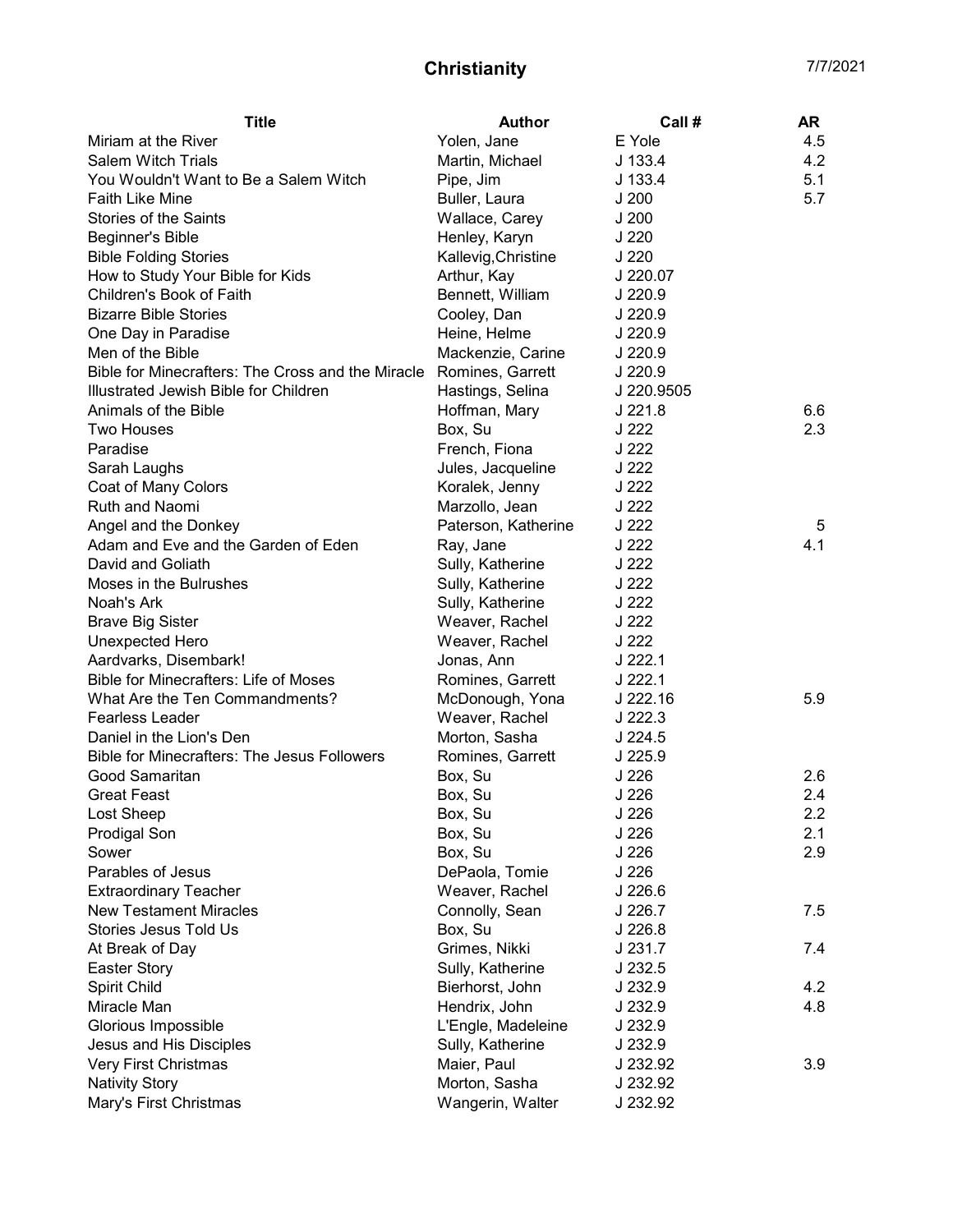| <b>Title</b>                                                   | <b>Author</b>                             | Call#            | <b>AR</b> |
|----------------------------------------------------------------|-------------------------------------------|------------------|-----------|
| Miracles of Jesus                                              | Sully, Katherine                          | J 232.955        |           |
| Baptism of Jesus                                               | Sully, Katherine                          | J 232.957        |           |
| Last Supper                                                    | Sully, Katherine                          | J 232.957        |           |
| <b>Easter Story</b>                                            | Wildsmith, Brian                          | J 232.96         | 3.5       |
| I Believe: the Nicene Creed                                    | Nicene                                    | J 238            |           |
| 103 Questions Children Ask About Right from Wro Veerman, David |                                           | J 241            |           |
| <b>Christian Church</b>                                        | Wood, Angela                              | J 262            | 4.5       |
| Saints: Lives and Illuminations                                | Sanderson, Ruth                           | J 270            |           |
| Loyola Treasury of Saints                                      | Self, David                               | J 270            |           |
| Saint Valentine                                                | Tompert, Ann                              | J 270.1          | 5.4       |
| <b>Holy Twins</b>                                              | Norris, Kathleen                          | J 271            | 6.3       |
| I Am Quaker                                                    | Blanc, Felice                             | J 289.6          | 3.9       |
| Life in an Amish Community                                     | Wagner, Katherine                         | J 289.73         | 8.7       |
| <b>Wonders and Miracles</b>                                    | Kimmel, Eric                              | J 296.4          | 5.5       |
| Weddings                                                       | Mason, Paul                               | J 392.5          |           |
| <b>Festivals Of The World</b>                                  | Breuilly, Elizabeth                       | J.394.2          |           |
| Saint Francis and the Christmas Donkey                         | Byrd, Robert                              | J 398.2          | 4.6       |
| Clown of God                                                   | DePaola, Tomie                            | J 398.2          | 3.7       |
| <b>Birds' Gift</b>                                             | Kimmel, Eric                              | J 398.2          | 3.5       |
| Winterberries and Apple Blossoms                               | Forler, Nan                               | J641.5           | 4.8       |
| Amish and Mennonite Cooking                                    | Therrian, Patricia                        | J 641.59         |           |
| <b>Tim Tebow</b>                                               | Savage, Jeff                              | J 796.332        | 4.2       |
| Kingfisher Book Of Classic Christmas Stories                   | Whybrow, lan                              | J808.8           |           |
| When Daddy Prays                                               | Grimes, Nikki                             | J 811.54         | 4.4       |
| Ancient Israelites and Their Neighbors                         | Broida, Marian                            | J 933            | 7.3       |
| Where Is the Vatican?                                          | Stine, Meghan                             | J 945.6          | 6         |
| You Wouldn't Want to Be a Crusader                             | MacDonald, Fiona                          | J 956            | 5.1       |
|                                                                |                                           | J B Francis      | 6.3       |
| Saint Francis of Assisi: a Life of Joy                         | Kennedy, Robert Jr.<br>Spinner, Stephanie | J B Francis      | 6         |
| Who Is Pope Francis?                                           |                                           |                  | 6.2       |
| Pope Francis<br>Jesus: Religious Leader                        | Watson, Stephanie<br>Keating, Susan       | J B Francis      |           |
| Who Was Jesus?                                                 |                                           | J B Jesus        |           |
|                                                                | Morgan, Ellen                             | J B Jesus        | 5         |
| Joan of Arc                                                    | Kudlinski, Kathleen                       | J B Joan of Arc  | 6.1       |
| C.S. Lewis: Christian and Storyteller                          | Gormley, Beatrice                         | J B Lewis        |           |
| Mother Teresa                                                  | Demi                                      | J B Teresa       | 6.7       |
| Who Was Mother Teresa?                                         | Gigliotti, Jim                            | J B Teresa       | 5.7       |
| Mother Teresa: Religious Humanitarian                          | Sullivan, Anne Marie                      | J B Teresa       | 4.7       |
| <b>Saint Valentine</b>                                         | Sabuda, Robert                            | J B Valentine    | 5.4       |
| Book of the King                                               | Jenkins, Jerry                            | J Fantasy Jenk 1 | 5.5       |
| Sword of the Wormling                                          | Jenkins, Jerry                            | J Fantasy Jenk 2 | 5.4       |
| Changeling                                                     | Jenkins, Jerry                            | J Fantasy Jenk 3 | 4.7       |
| Jeremy: The Tale of an Honest Bunny                            | Karon, Jan                                | J Fantasy Karo   | 4.5       |
| Imperfections                                                  | Durrant, Lynda                            | J History Durr   | 4.8       |
| Sun, The Rain, And The Apple Seed                              | Durrant, Lynda                            | J History Durr   |           |
| <b>Blood Secret</b>                                            | Lasky, Kathryn                            | J History Lask   | 5.2       |
| Like the Willow Tree                                           | Lowry, Lois                               | J History Lowr   | 5.6       |
| In Grandma's Attic                                             | Richardson, Arleta                        | J History Rich   |           |
| More Stories from Grandma's Attic                              | Richardson, Arleta                        | J History Rich   |           |
| New Faces, New Friends                                         | Richardson, Arleta                        | J History Rich   |           |
| <b>Prairie Homestead</b>                                       | Richardson, Arleta                        | J History Rich   |           |
| Still More Stories from Grandma's Attic                        | Richardson, Arleta                        | J History Rich   |           |